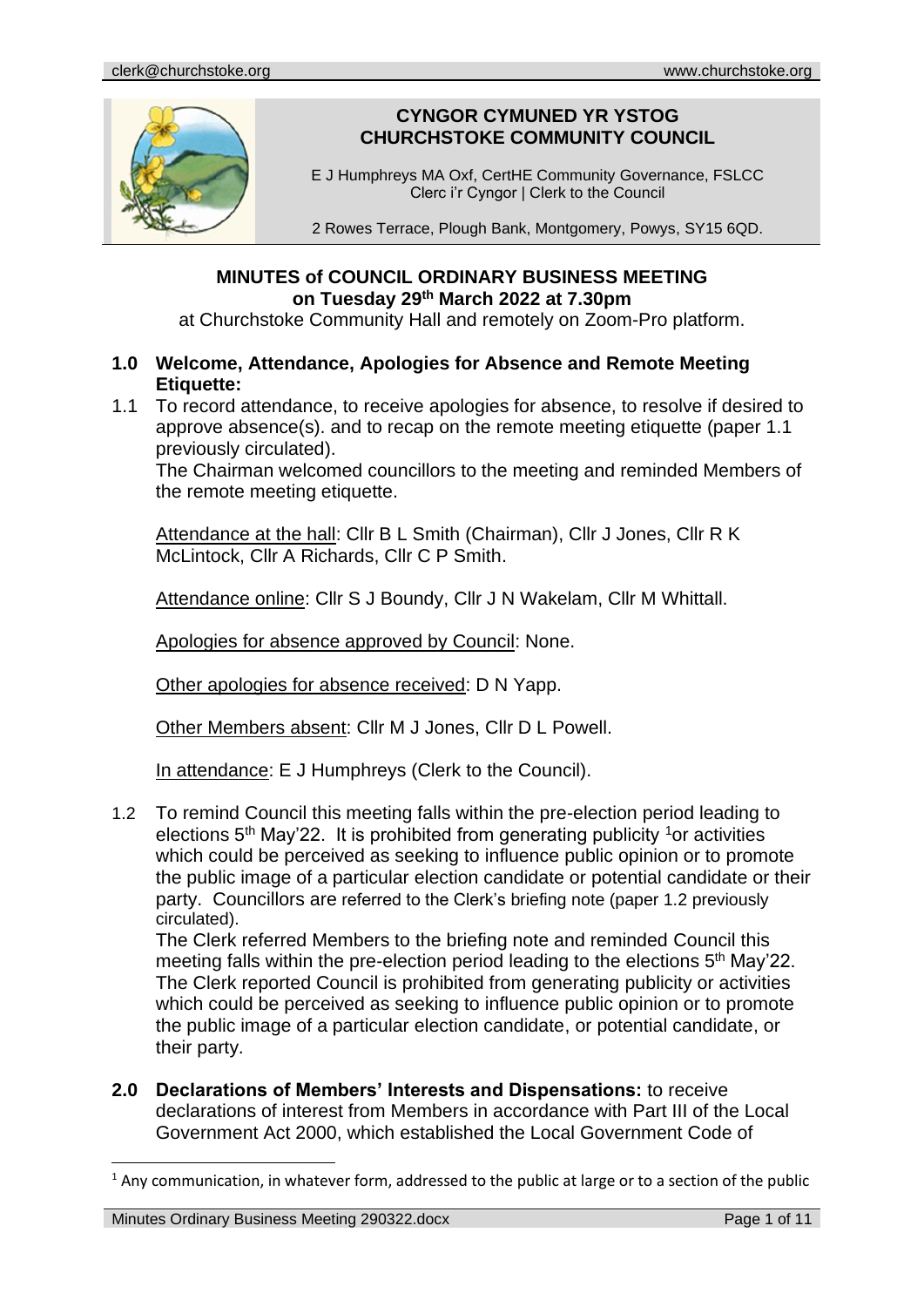Conduct for Members, and to note Members' dispensations. Members are asked to submit any declaration forms to the Clerk (papers 2a-b previously circulated).

Members declared personal/ prejudicial interests at the start/ during the meeting as follows:

| Agenda<br>Number | Item | Councillor | Nature of Declaration |
|------------------|------|------------|-----------------------|
| None             |      |            |                       |

**3.0 Public Participation:** to receive members of the public who wish to address the council in respect of any item of business included in the agenda. Any member of the public wishing to speak must notify the Clerk by email to [clerk@churchstoke.org](mailto:clerk@churchstoke.org) or telephone 01686-668790 or in person, no later than 15 minutes prior to the start of the meeting. Members of the public addressing the council are asked to respect matters of confidentiality and privacy. None.

#### **4.0 Electoral Matters**

4.1 Hyssington Ward: further to the Declaration of Vacancy dated 4<sup>th</sup> Jul'21 and Notice of Intent to Co-Opt 8<sup>th</sup> Aug'21, to receive expressions of interest and to co-opt to the vacancy in the office of community councillor for Hyssington Ward. The Chairman reminded Members of the vacancy in Hyssington Ward and of publication of intent to co-opt. The Clerk reported no expressions of interest have been received.

Action – Members to seek

4.2 Dates of Annual Meeting: to report that the Annual Meeting 2022 must be held by 23<sup>rd</sup> May'22 and to resolve to move the scheduled date from 25<sup>th</sup> May to 18<sup>th</sup> May'22.

The Clerk reported that the Annual Meeting 2022 must be held by 23<sup>rd</sup> May'22 and recommended Council to bring forward the date of the Annual Meeting to Wed 18<sup>th</sup> May.

RESOVED

*CCC reschedules its Annual and Ordinary Business meetings from Wed 23rd May'22 to Wed 18th May'22.*

Action – Clerk to process

#### **5.0 Minutes of Previous Meetings**

5.1 To approve & sign the minutes as a correct record of the remote Ordinary Business Meeting 22nd February 2022 (paper 5.1 previously circulated). The minutes of the Ordinary Business Meeting 22nd February 2022 were reviewed.

#### RESOLVED

*The minutes of the Ordinary Business Meeting 22nd February 2022 are approved and signed as a correct record,*

5.2 To report, for information purposes only, matters arising from the minutes of the remote Ordinary Business Meeting 22nd February 2022.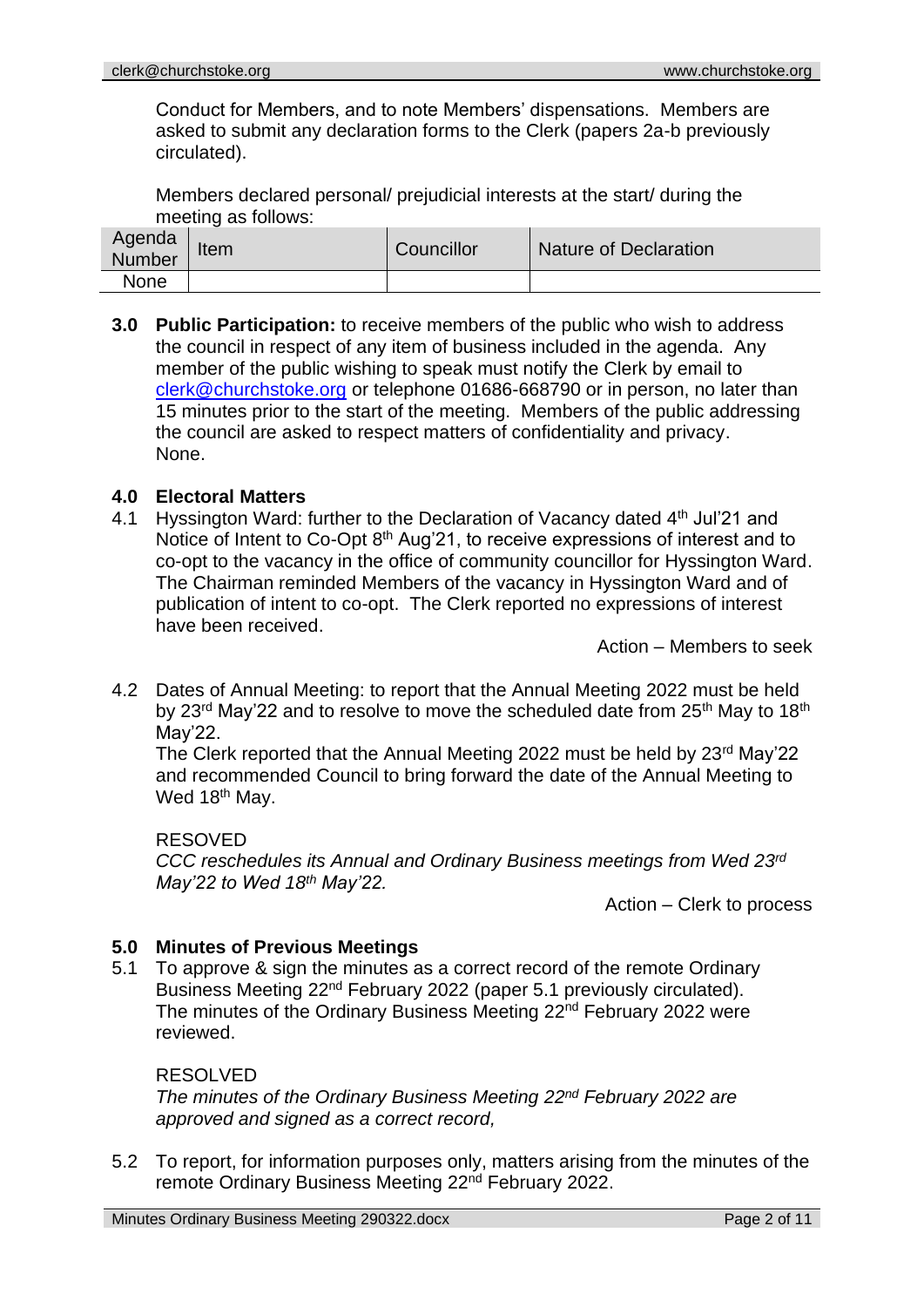5.1.1 (13.1b) Chairman's Announcements re Cemetery Bin The Chairman reported he has been unable to purchase a token of thanks from the Chairman's Allowance as he has previously opted out of the allowance. The Clerk agreed to seek another means.

## **6.0 Planning & Building Control**

- 6.1 Planning & Building Control General Correspondence:
	- 6.1.1 Planning Aid Wales: to receive details of training opportunities, if any, and to resolve if desired on attendance. None.
	- 6.1.2 Other Correspondence: to receive and circulate for information such other planning and building control general correspondence as will be brought to the attention of the council by the Clerk. None.
- 6.2 Powys CC Planning Determinations: to report from Powys CC notifying the community council of planning decisions, if any, in the community council area (papers 6.2a-b previously circulated).

Council received notice of Powys CC planning determinations as follows:

| Ref.        | <b>Site</b>                         | Powys CC Decision |
|-------------|-------------------------------------|-------------------|
| 21/0653/FUL | Old Timber Yard, Snead              | Consent           |
|             | 21/0146/TRE   Elmhurst, Churchstoke | Approve           |

6.3 Planning Inspectorate Appeals: Notices of Appeals to receive & resolve responses to Notices of Planning Appeals including but not limited to those listed below. Later Notices may be considered at the discretion of the Chair. Ref. Appellant Site Description

| None. |  |  |
|-------|--|--|

6.4 Pre-application Consultations by Developers: to receive & resolve responses to pre-application consultations by developers including but not limited to those listed below. Later applications may be considered at the discretion of the Chair.

| Ref.  | Applicant | Site | Description | rec. |
|-------|-----------|------|-------------|------|
| None. |           |      |             |      |

#### 6.5 Planning Applications:

- 6.5.1 To receive, for information, representations regarding planning applications None.
- 6.5.2 To receive & resolve responses to consultations; full application(s) detail(s) at http://pa.powys.gov.uk/online-applications/?lang=EN including but not limited to those listed below. Later applications may be considered at the discretion of the Chair.

The Chairman referred Members to the consultations.

RESOLVED *CCC responds to consultations on planning applications as follows:*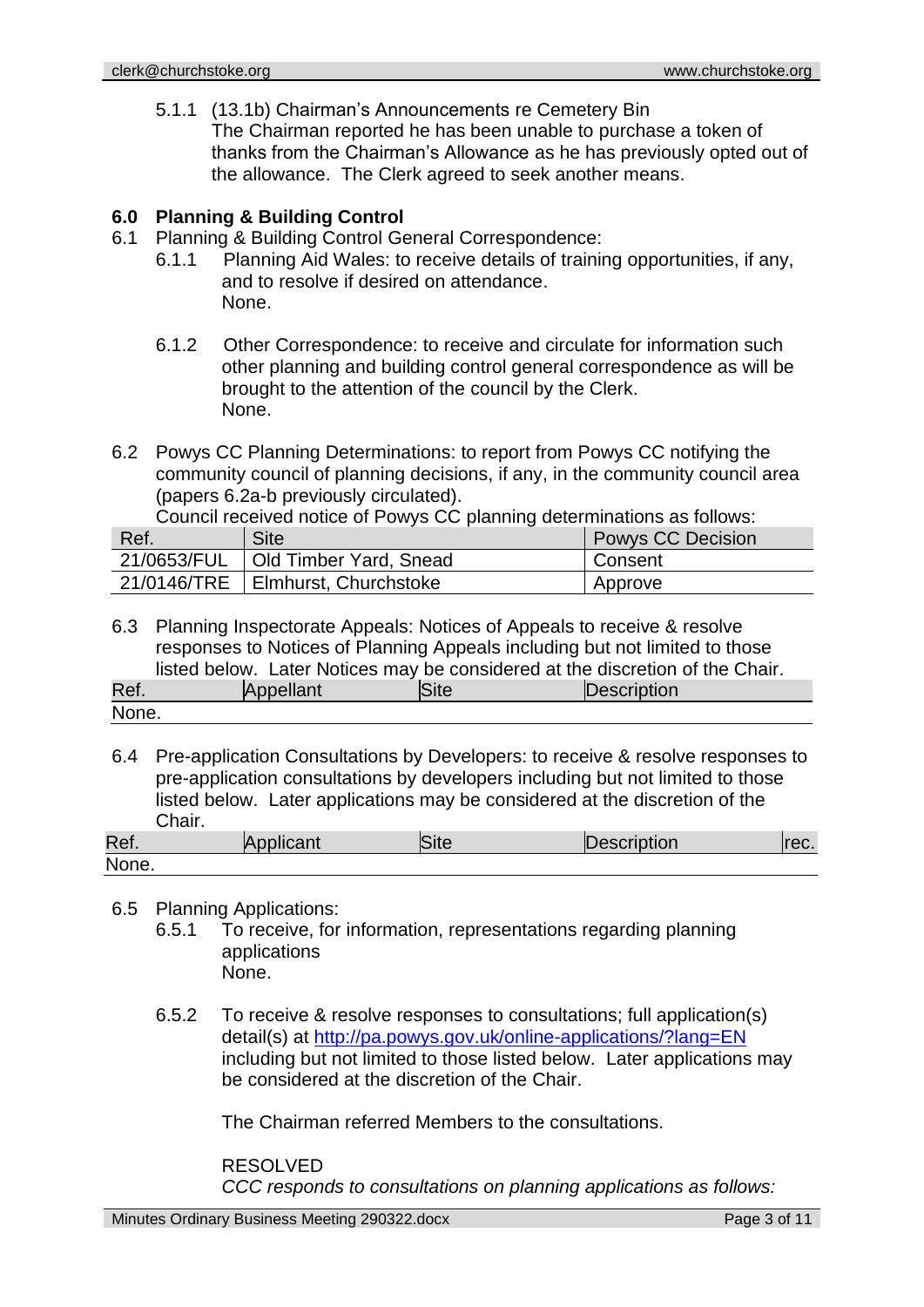| Ref.        | Applicant                          | <b>Site</b> | Description                                                                                   | rec. |
|-------------|------------------------------------|-------------|-----------------------------------------------------------------------------------------------|------|
| 22/0319/LBC | Queens Avenue,<br>Finchley, London | Churchstoke | Mr James Levy, 98   Pentre Mill, Pentre, Re-slating of roof and<br>installation of insulation |      |
|             |                                    |             | ____                                                                                          |      |

Action – Clerk to process

6.6 Applications for Works to Trees Subject to Tree Preservation Order or in a Conservation Area – to receive & resolve responses to consultations including but not limited to those listed below. Later applications may be considered at the discretion of the Chair.

| Ref.  | plicant<br>ъA. | סונס | ID<br>escription | συ. |
|-------|----------------|------|------------------|-----|
| None. |                |      |                  |     |

#### 6.7 Planning Enforcement:

- 6.7.1 From other bodies to CCC: to report for information, planning enforcement matters within the community as will be brought to the attention of the council by the Clerk. None.
- 6.7.2 From CCC to Powys CC: to report planning enforcement matters within the community. The Chairman invited Members to bring forward planning enforcement matters within the community for the attention of the planning authority. None.

#### **7.0 Recreation**

7.1 Her Majesty The Queen's Platinum Jubilee: Churchstoke Recreation Association (CRA): to receive information from the CRA, and to resolve regarding use of the recreation field & car park for a community event to celebrate the Jubilee on the afternoon of Fri 3rd June (paper 7.1 previously circulated).

Council received information from the CRA regarding community event to celebrate the Jubilee 3rd June and a request for exclusive use of the recreation field & car park for the event.

#### RESOLVED

*CCC agrees exclusive use of the recreation field & car park, free of charge, for the community event by the CRA to celebrate the Platinum Jubilee on the afternoon of Fri 3rd June, subject to there being no scheduled football match that day, and the CRA agreeing to return the field and car park after the event, to its pre-event condition.*

Action – Clerk to process Cllr C P Smith to liaise

## **8.0 Reports from Representatives to Outside Bodies**

8.1 Friends of the Green and Horsewell (FOTGAH): Village Green at Hyssington: to report, and resolve if desired, from CCC's representative to FOTGAH (Cllr R K McLintock).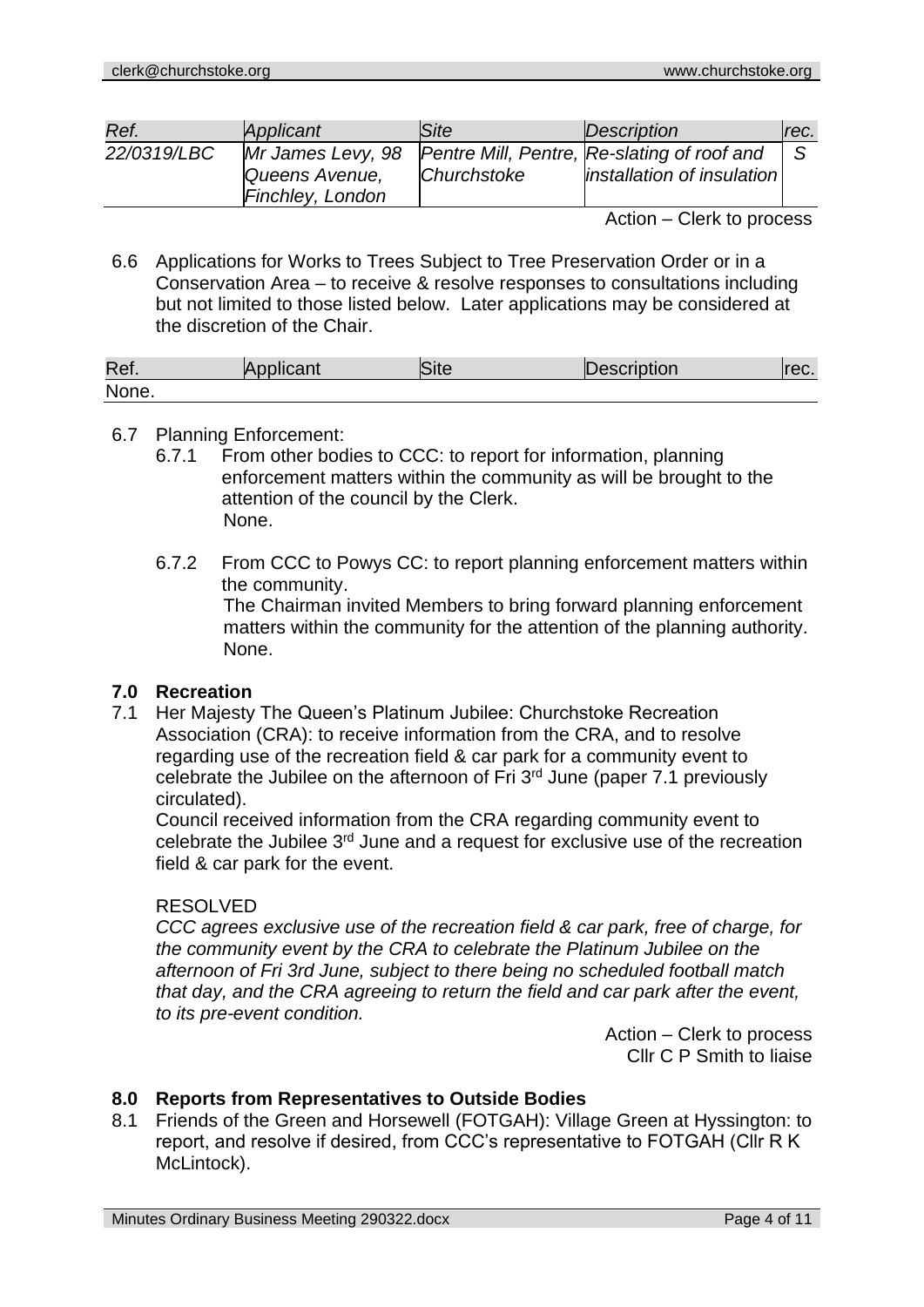Cllr R K McLintock reported information from the Definitive Map Officer on 2<sup>nd</sup> March indicating no objections were received to the application for registration of the village green, and the unopposed application will go forward to the Planning, Taxi Licensing, and Rights of Way Committee.

## **9.0 Finance and Assets**

- 9.1 Finance Specific Correspondence:
	- 9.1.1 Audit Wales: Audit Notice 2021-22 for Financial Year 2021-22: to receive information regarding timetable for 2021-22 accounts and the audit cycle 2021-22 onwards (papers 9.1.1a-b previously circulated) Council received details of timetable and process for audit of accounts for year ending 31<sup>st</sup> March 2022. The Clerk highlighted the Annual Return must be certified by the RFO and approved by the Council by 30<sup>th</sup> Jun'22, and the Auditor General has appointed Monday 12<sup>th</sup> Sep'22 as the date from which electors can exercise their rights under the Public Audit (Wales) Act 2004.

Council also received Audit Cycle 2021-22 onwards, indicating basic audits will be conducted for accounts 2021-22 and 2022-23 with a full audit accounts 2023-24.

- 9.1.2 To receive and circulate for information such other financial correspondence as will be brought to the attention of the council by the Clerk. None.
- 9.2 Independent Remuneration Panel for Wales (IRPW): Annual Report 2022-23: to receive the report of the IRPW, and to note continuation of existing determinations until 8th May'22 (papers 9.2a-c previously circulated). Council noted the IRPW Report 2022-23 and that existing determinations will continue to 8<sup>th</sup> May. The Clerk reported that determinations from 9<sup>th</sup> May will be considered at the May meeting by the newly elected council.

|  | 9.3 Items Received Since Last Meeting: to report for information. |  |
|--|-------------------------------------------------------------------|--|
|--|-------------------------------------------------------------------|--|

|  | The Clerk reported items received since the last meetings as follows: |  |
|--|-----------------------------------------------------------------------|--|
|  |                                                                       |  |

| Payer           | <b>Description</b>                     |       |
|-----------------|----------------------------------------|-------|
| NatWest Bank    | <b>Gross interest Feb'22</b>           | 0.15  |
| M&G Investments | Charibond dividend Nov'21-Jan'22       | 0.55  |
| Powys CC        | Waste recycling proceeds Q3 Oct-Dec'21 | 43.14 |
|                 | Total                                  | 43.84 |

9.4 Items for Payment: to resolve to approve items for payment as follows: The Chairman referred Members to the items listed for payment.

|      | CCC authorises payments as follows:    |                                     |                |      |               |
|------|----------------------------------------|-------------------------------------|----------------|------|---------------|
| Chq  | Pavee                                  | <b>Description</b>                  | <b>£ex vat</b> | £vat | <b>£total</b> |
| 1439 | Churchstoke<br><b>Recreation Assoc</b> | Community hall grant<br>$2021 - 22$ | 3,248.50       | 0.00 | 3,248.50      |
| 1440 | Hyssington<br>Village Institute        | Village hall grant 2021-<br>22      | 1,169.27       | 0.00 | 1.269.27      |

#### *RESOLVED*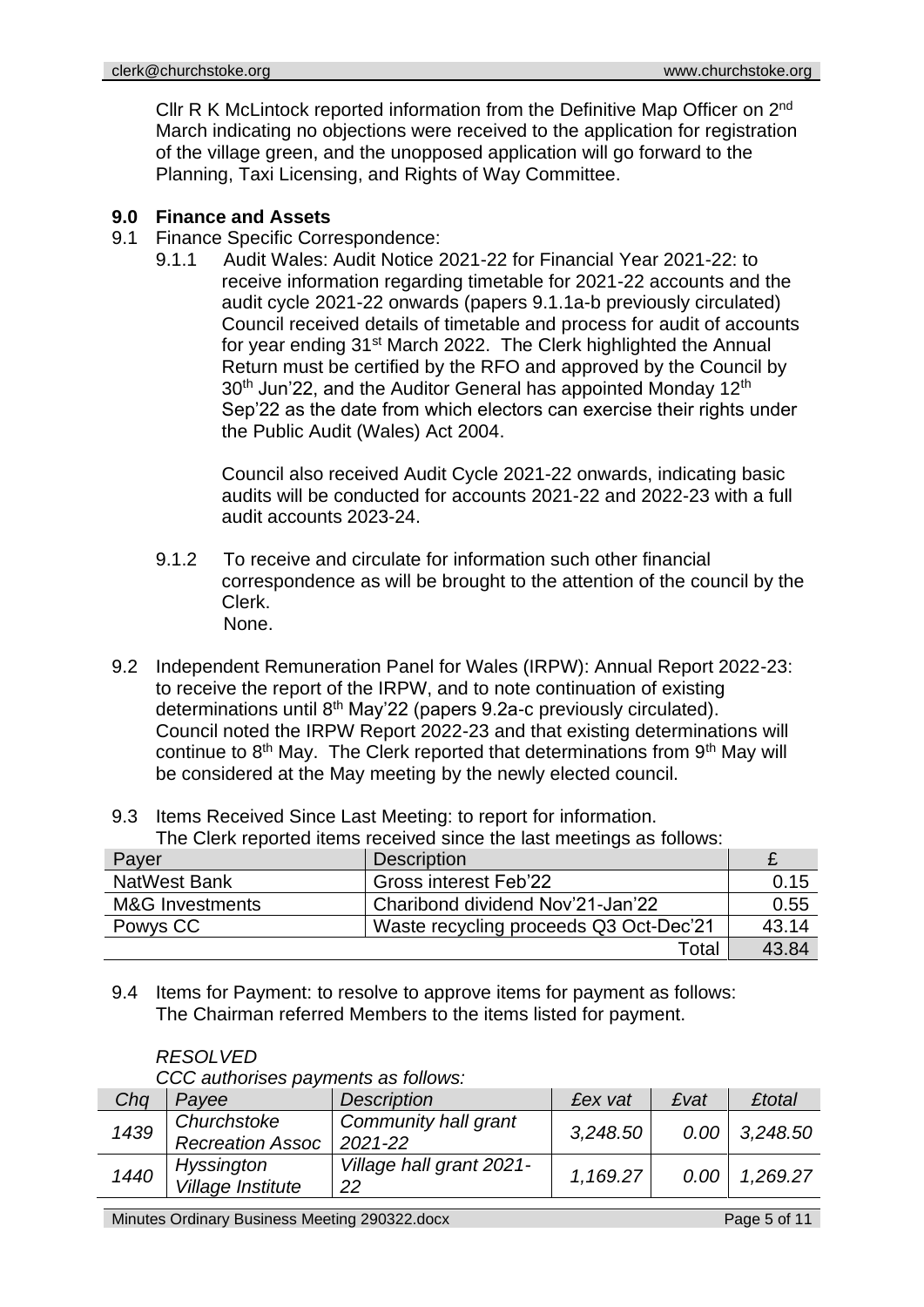| 1441                                  | E J Humphreys                             | MS-Office365 renewal                               | 66.66    | 13.33                  | 79.99                   |
|---------------------------------------|-------------------------------------------|----------------------------------------------------|----------|------------------------|-------------------------|
| 1442                                  | Gloversure Ltd                            | <b>Website Content</b><br><b>Management System</b> | 89.00    | 17.80                  | 106.80                  |
| 1443                                  | E J Humphreys                             | Zoom Pro Mar'22                                    | 11.99    | 2.40                   | 14.39                   |
| 1444                                  | <b>HM Revenue &amp;</b><br>Customs        | PAYE Q4 Jan-Mar'21                                 | 78.49    | 0.00                   | 78.49                   |
| Total for authorisation this meeting  |                                           |                                                    | 4,663.91 | 33.53                  | 4,797.44                |
|                                       | To report gross payments mandated by IRPW |                                                    |          |                        |                         |
| 1445                                  | TM & SJ Boundy                            | Cllr Allow'ce Oct'21-<br>Mar'22                    | 74.79    | 0.00                   | 74.79                   |
| 1446                                  | <b>R K McLintock</b>                      | Cllr Allow'ce Oct'21-<br>Mar'22                    | 74.79    | 0.00                   | 74.79                   |
| Total gross payments mandated by IRPW |                                           |                                                    | 149.58   | 0.00                   | 149.58                  |
|                                       | To report items previously authorised     |                                                    |          |                        |                         |
| 1447                                  | E J Humphreys                             | Clerk net salary Mar'22                            |          | As employment contract |                         |
|                                       |                                           |                                                    |          |                        | Action Clark to proposo |

Action – Clerk to process

9.5 Financial Balances: Consolidated Bank Balances: to report consolidated balances to date after transfers, receipts & payments.

The Clerk reported the M&G Investments Charibond quarterly statement for 1<sup>st</sup> Oct'21 to 30<sup>th</sup> Dec'21 as follows:

| Fund      | Number of shares | Share Price (p) | Value at 31/12/2021 (£) |
|-----------|------------------|-----------------|-------------------------|
| Charibond | 100.             | 121 17          | 121 17                  |

The Clerk reported on gross, ring-fenced funds & net available bank balances as follows:

| Item                                |          | Current acc. $E \mid$ Reserve acc. $E \mid$ |
|-------------------------------------|----------|---------------------------------------------|
| Gross balances                      | 1,000.00 | 13,921.19                                   |
| Less consolidated ring-fenced funds | 0.00     | 4,068.01                                    |
| Net balances available              | 1,000.00 | 9,853.18                                    |

#### **10.0 Highways & Rights of Way**

- 10.1 Highways & Rights of Way Specific Correspondence: to receive for information such items of highways/ rights of way correspondence as will be brought be brought to the attention of the council by the Clerk.
	- 10.1.1 Powys CC: to receive information regarding Alport Footbridge (paper 10.1.1 previously circulated). Council received reply from Powys CC that funding has been found in the new financial year to replace the footbridge and it will undertake replacement as soon as resources allow.
	- 10.1.2 Powys CC: to receive notice of emergency closure C2151 Pentreheyling 21-25 Mar'22 (papers 10.1.2a-b previously circulated). Council received the retrospective information regarding the emergency closure.
	- 10.1.3 A Member of the Public: Highways Safety at Pentre: to receive correspondence from a member of the public, and to note this will be considered further after the end of the pre-election period for the May'22 elections (paper 10.1.3 previously circulated).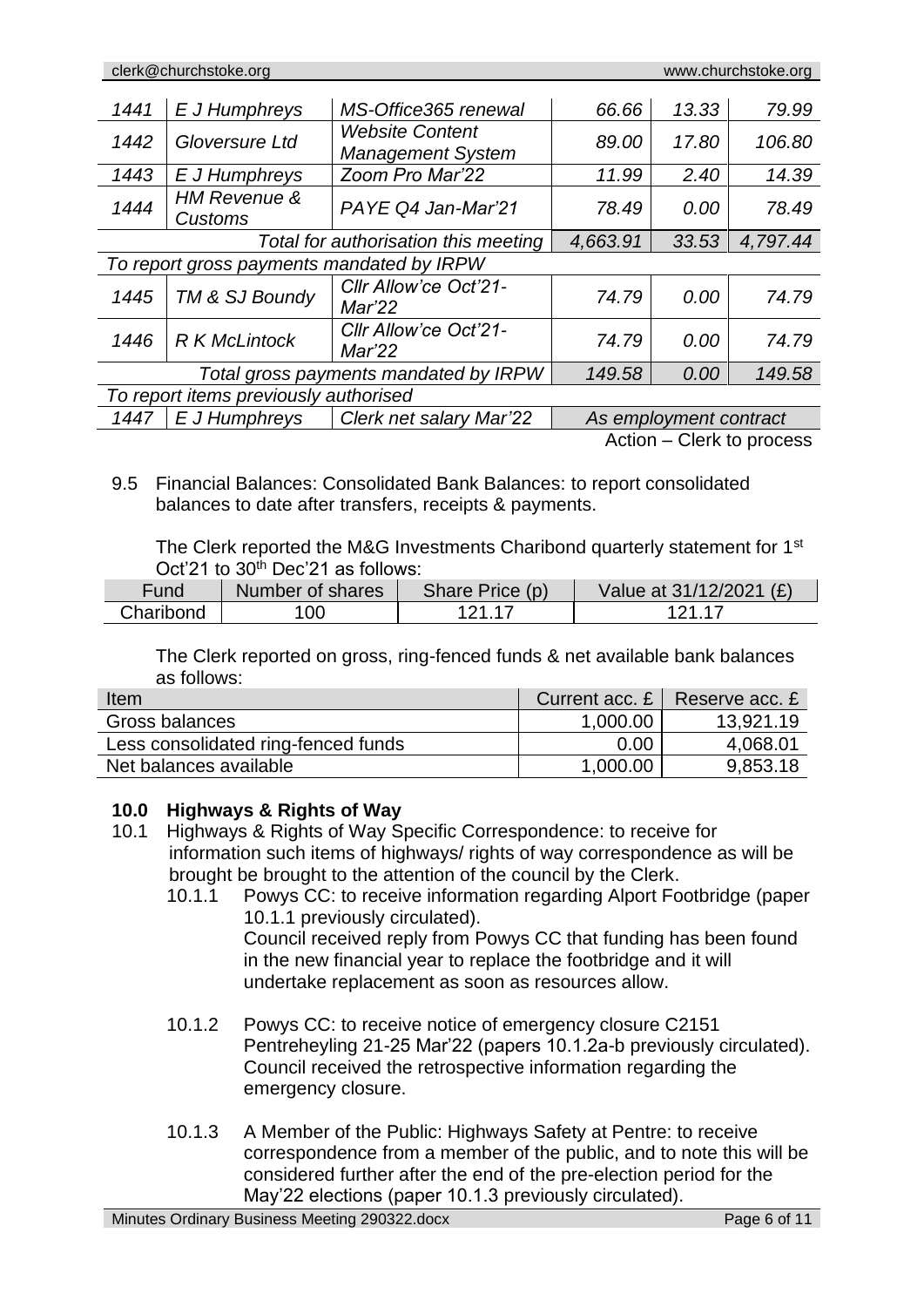Council noted correspondence from a member of the public regarding highways safety at Pentre along with copies of his correspondence with Powys CC Highways officers. The Clerk reported this will considered further after the end of the pre-election period for the May'22 elections.

Action – for May agenda

10.2 Reports from CCC to Powys CC/ Shropshire Council: to report and resolve if desired, highways/ rights of way maintenance matters, if any. The Chairman invited Members to bring forward highways matters for the attention of the highways authorities.

#### RESOLVED

*CCC reports highways matters to Powys CC/ Shropshire Council as follows: a) Caebitra brook near The Lack (grid ref 267 938): Right of Way footbridge collapsing after recent flooding.*

Action – Clerk to process

- **11.0 County Councillor & County Council Report**: to welcome the county councillor and to receive verbal updates for information on County Council matters & to discuss general Powys CC/ Shropshire Council matters. The county councillor is reminded of the current pre-election period and asked to limit updates to facts of what the council as whole is undertaking/ planning rather than individual councillor opinions or achievements.
	- a) Powys CC: In the absence of County Councillor M J Jones there was no report
	- b) Shropshire Council: no report.

#### **12.0 Correspondence**

- 12.1 One Voice Wales/ Society of Local Council Clerks
- 12.1.1 OVW: Membership 2022-23: to receive, and resolve if desired, an invitation to renew membership for 2022-23 on the recommendation of the Clerk (papers 12.1.1a-c previously circulated). Council received an invitation to renew corporate membership and a letter from the Chief Executive outlining the benefits of membership of OVW. The Clerk recommended renewal of membership.

#### RESOLVED

*CCC renews its corporate membership of One Voice Wales for 2022-23 at £274.*

Action – Clerk to process

12.1.2 Training Apr'22: to receive the training schedule and to resolve if desired on attendance as approved duty (paper 12.1.2 previously circulated).

Council received details of remote training for Apr'22. The Clerk asked Members to inform him if they wish to attend.

Action – Members to notify & Clerk to process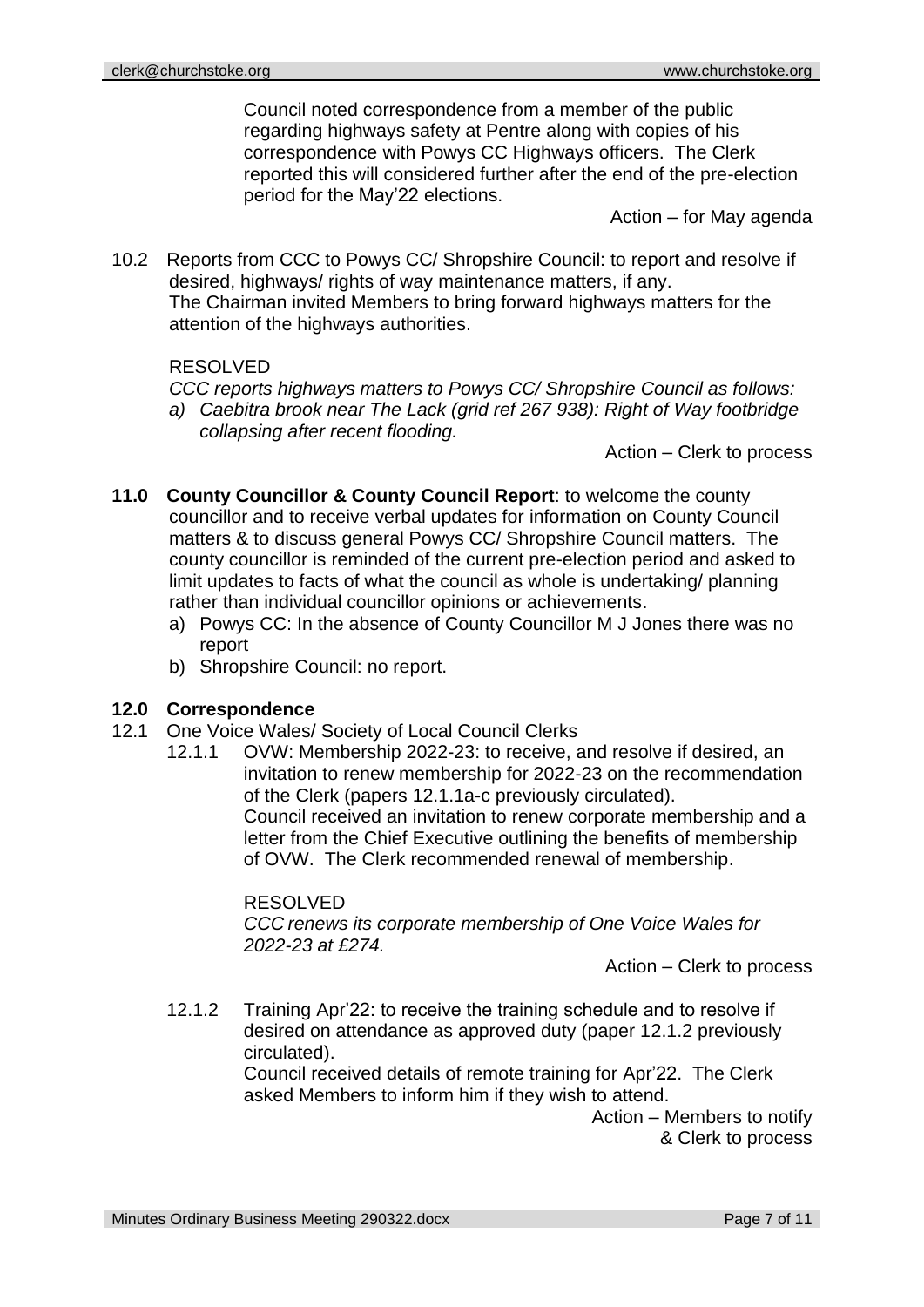12.2 For Circulation: to receive and circulate for information such other items of OVW/ SLCC correspondence as will be brought to the attention of the council by the Clerk.

The Clerk reported correspondence, highlighting certain items, which will be circulated electronically post meeting where electronic copies are available, and set out in appendix 1.

Action – Clerk to process

12.3 General Correspondence: to receive and circulate for information such items of general correspondence as will be brought be brought to the attention of the council by the Clerk.

The Clerk reported correspondence, highlighting certain items, which will be circulated electronically post meeting where electronic copies are available, and set out in appendix 2.

Action – Clerk to process

- **13.0 Chairman's Announcements, Items for Future Agenda & Date of Next Meeting**
- 13.1 Chairman's announcements: to receive for information announcements from Chairman and Members.
	- a) Clerk: re Elections May 2022: reminded councillors and members of the public the closing date for nominations for election is 4pm on 5<sup>th</sup> Apr'22
	- b) Cllr C P Smith: re Elections May 2022: reported her comments to the elections officer regarding difficulties being experienced by some community & town councils in holding remote aspects of meetings
	- c) Cllr C P Smith: re Allotments: reported to the Clerk there appears to have been a bonfire at the allotments
	- d) Cllr C P Smith: re Cemetery: reminded the Clerk of the need to retrieve the trade refuse bags for the cemetery
	- e) Cllr J N Wakelam: re Allotments: remarked on the growing season for the allotments.
- 13.2 Items for future agenda: to bring forward for information items for consideration for future agenda. None.
- 13.3 Date of next meeting: Ordinary Business Meeting Tue 26<sup>th</sup> Apr'22 7.30pm.

#### **14.0 Confidential Session**

14.1 Resolution to Exclude the Public and Press: Under the Public Bodies (Admission to Meetings) Act 1960 (2) to resolve that members of the public and press be requested to leave the meeting by reason of the [specified] confidential nature of the business about to be transacted.

#### RESOLVED

*Under the Public Bodies (Admission to Meetings) Act 1960 (2) CCC resolves that members of the public and press be requested to leave the meeting by reason of the [specified] confidential nature of the business about to be transacted*.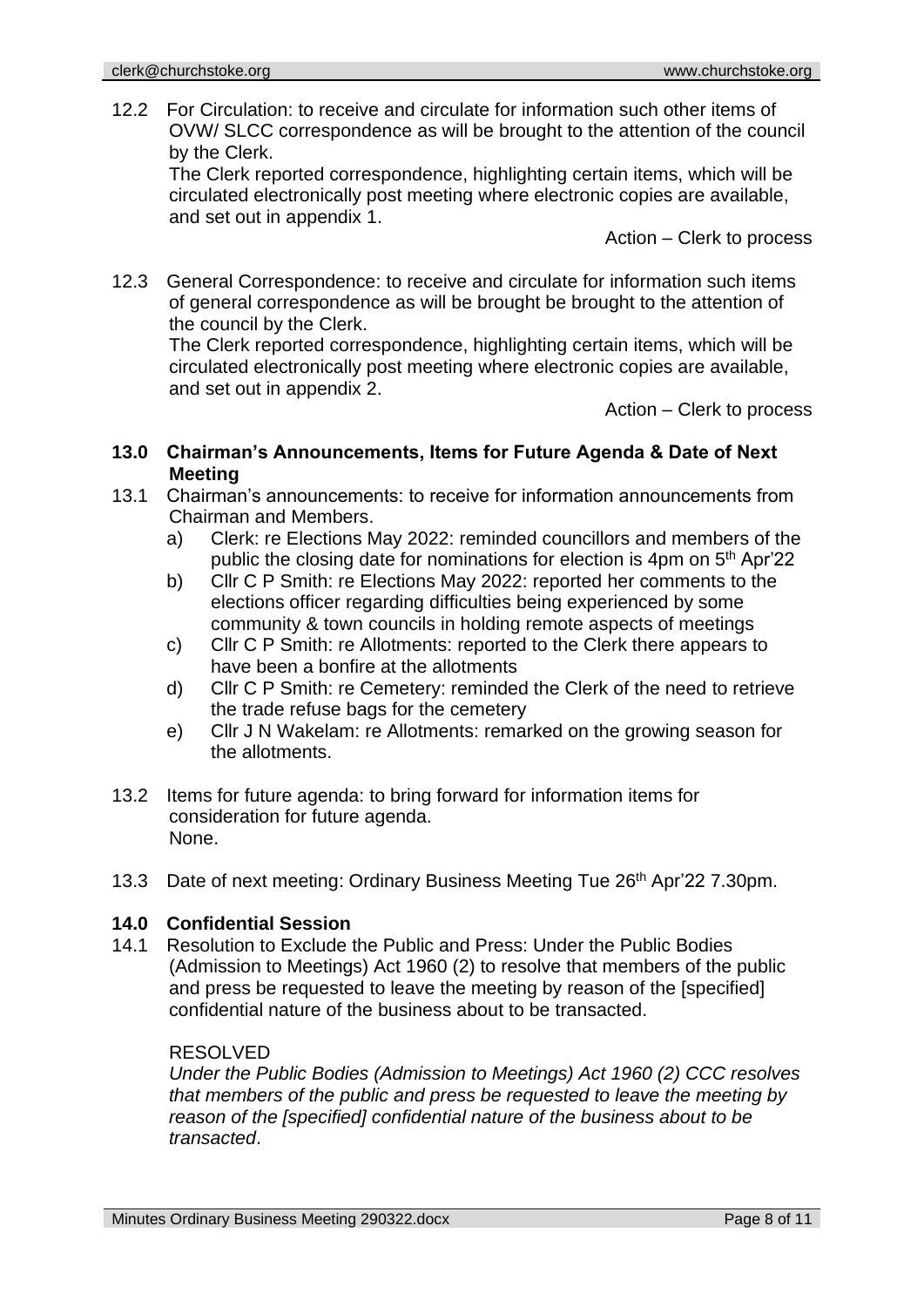14.2 Clerk's Salary and National Pay Settlement 2021-22 [confidential reason employment matters]: to receive details of the joint national pay settlement, and to resolve to that Council accepts the NJC National Agreement 2021-22 and pays the Clerk's salary and back pay accordingly (papers 14.2a-b previously circulated).

Council received the details of the joint national pay settlement 2021-22 and the Clerk's report illustrating the effects of the agreement to 31<sup>st</sup> March 2022.

#### RESOLVED:

*CCC adopts the national settlement with effect from 1st Apr'21 to 31st Mar'22 and amends the Clerk's salary and pays the back pay due accordingly.* Action – Clerk to process

14.3 Confidential Correspondence [confidential reason: data protection of individuals]: to receive, and resolve if desired, such other business or correspondence of a confidential nature as will be brought to the attention of the council by the Clerk. None.

Meeting ended – 8.25pm.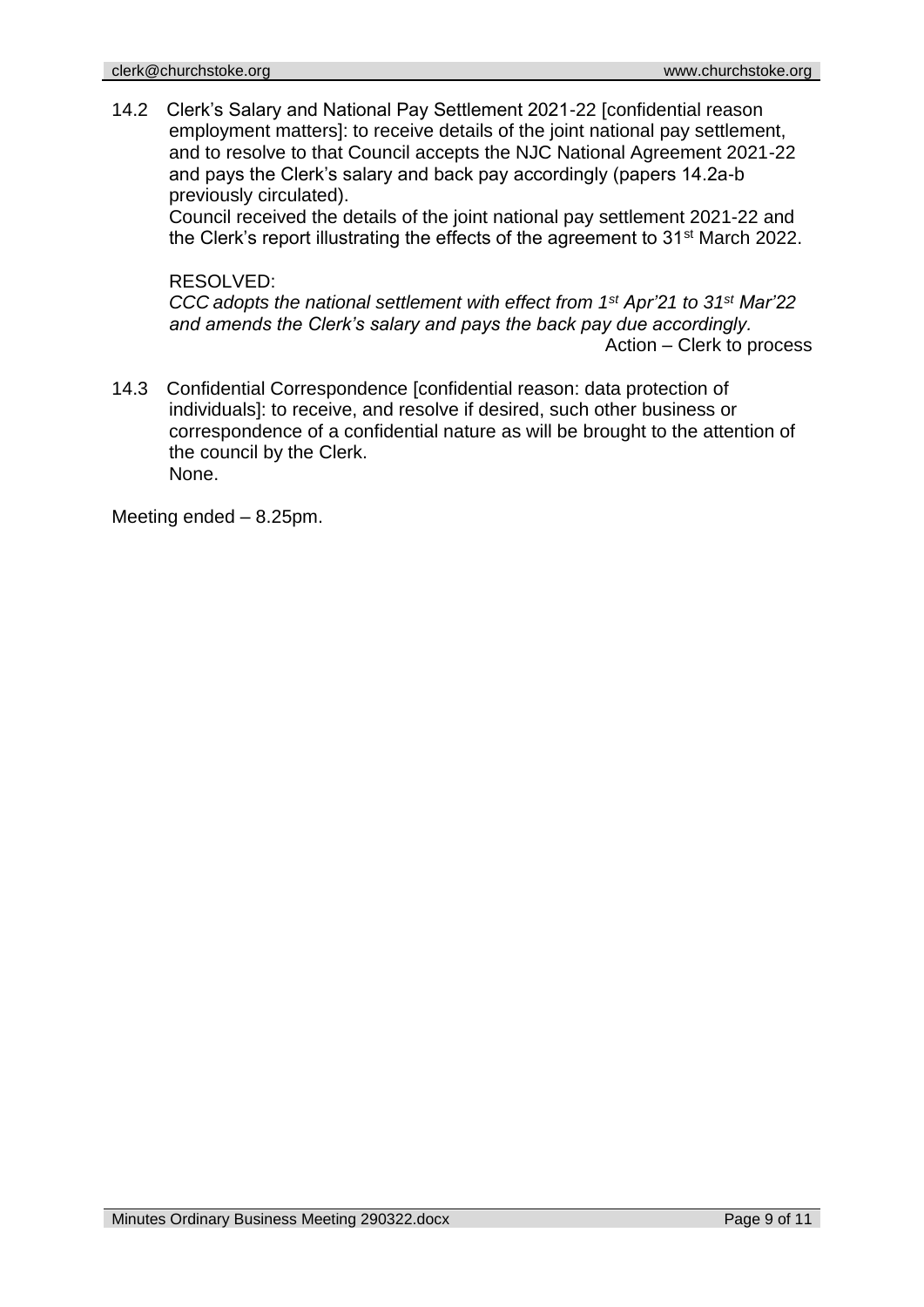#### Appendix 1: One Voice Wales/SLCC correspondence circulated post meeting

| <u>reportant i: Ono voice traice occioeponaenee encalated</u>                                                               |
|-----------------------------------------------------------------------------------------------------------------------------|
| 8 01 - OVW - APRIL TRAINING DATES - 210322.pdf                                                                              |
| 8 02 - OVW - Newsletter - Mar 2022 - 010322.pdf                                                                             |
| 80322.pdf 03a - OVW - Montgomery Area Committee Tuesday 5th April 2022 - 280322.pdf                                         |
| 8 03b - OVW - Agenda Montgomery AC 5th April 2022.pdf                                                                       |
| 03c - OVW - DRAFT minutes Montgomery AC 17th January 2022.pdf                                                               |
| 8 04a - OVW - E01-22 NATIONAL SALARY AWARD 2021-22 - 040322.pdf                                                             |
| 8 04b - OVW - E01-22-national-salary-award-2021-22.pdf                                                                      |
| 05a - IRPW - Independent Remuneration Panel for Wales Annual Report Feb'22 - 240222.pdf                                     |
| 05b - IRPW - Cover letter - annual report 2022.pdf                                                                          |
| 8022.pdf 05c - IRPW - Independent Remuneration Panel for Wales - Annual Report 2022.pdf                                     |
| 06a - IRPW - Chair to the Independent Remuneration Panel for Wales - 250222.pdf                                             |
| 8 06b - IRPW - Advert.pdf                                                                                                   |
| 07 - WGov - Call for case studies (taking action on the climate emergency) - 030322.pdf                                     |
| 081 - 2022 - 140322.pdf (Miscellaneous & Consequential Amendments) (Wales) Regs 2022 - 140322.pdf                           |
| A 08b - WGov - wsi 20220263_en.pdf                                                                                          |
| O9a - WGov YC Team - Ukrainian Refugee Crisis - Sent on behalf of Beverly Owen - 150322.pdf هج                              |
| O9b - WGov YC Team - Communication to Local Authority Chief Executives and Heads of Housing.pdf والمع                       |
| 8 09c - WGov YC Team - Immediate accommodation.pdf                                                                          |
| A 10 - WGov Consultants - Have your say on the new 'Innovation Strategy for Wales' - 230322.pdf                             |
| A) 11 - WGov - Age Cymru seeks current experiences of Covid-19 pandemic & thoughts on recovery people aged +50 - 210322.pdf |
| A 12 - WGov - Help build the future of Wales - 240222.pdf                                                                   |
| A 13 - WGov - National Forest for Wales News - 100322.pdf                                                                   |
| 140322.pdf - 140322.pdf                                                                                                     |
| A 14b - WGov - 220314 Brief for stakeholders (BBC).pdf                                                                      |
|                                                                                                                             |
| 15 - WGov - Vacancy Senior Legislative Counsel & Assistant Legislative Counsel - 220322.pdf                                 |
| 16a - Audit Wales - We're seeking views on the Auditor General's Work Programme - 090322.pdf [هرا                           |
| A 16b - Audit Wales - seeking_views_on_auditor_general_work_programme - 090322.pdf                                          |
| [A] 17 - OPCW - Newsletter - Feb 2022 - 230222.pdf                                                                          |
| 18 - YC - request for best practice example Community Asset Transfers - 160322.pdf                                          |
| 19 - Electoral Commission - Welcome to your Vote Campaign - Thursday 10 March - 090322.pdf                                  |
| 20 - Gov.UK - More COF projects announced today - 240322.pdf                                                                |
| A 21 - Eden Project - The Big Jubilee Lunch - 010322.pdf                                                                    |
| 22 - Carmarthenshire Meadows Group - Big Meadows Search - 240322.pdf                                                        |
| 23 - Woodland Trust - We want to help your community - 080322.pdf                                                           |